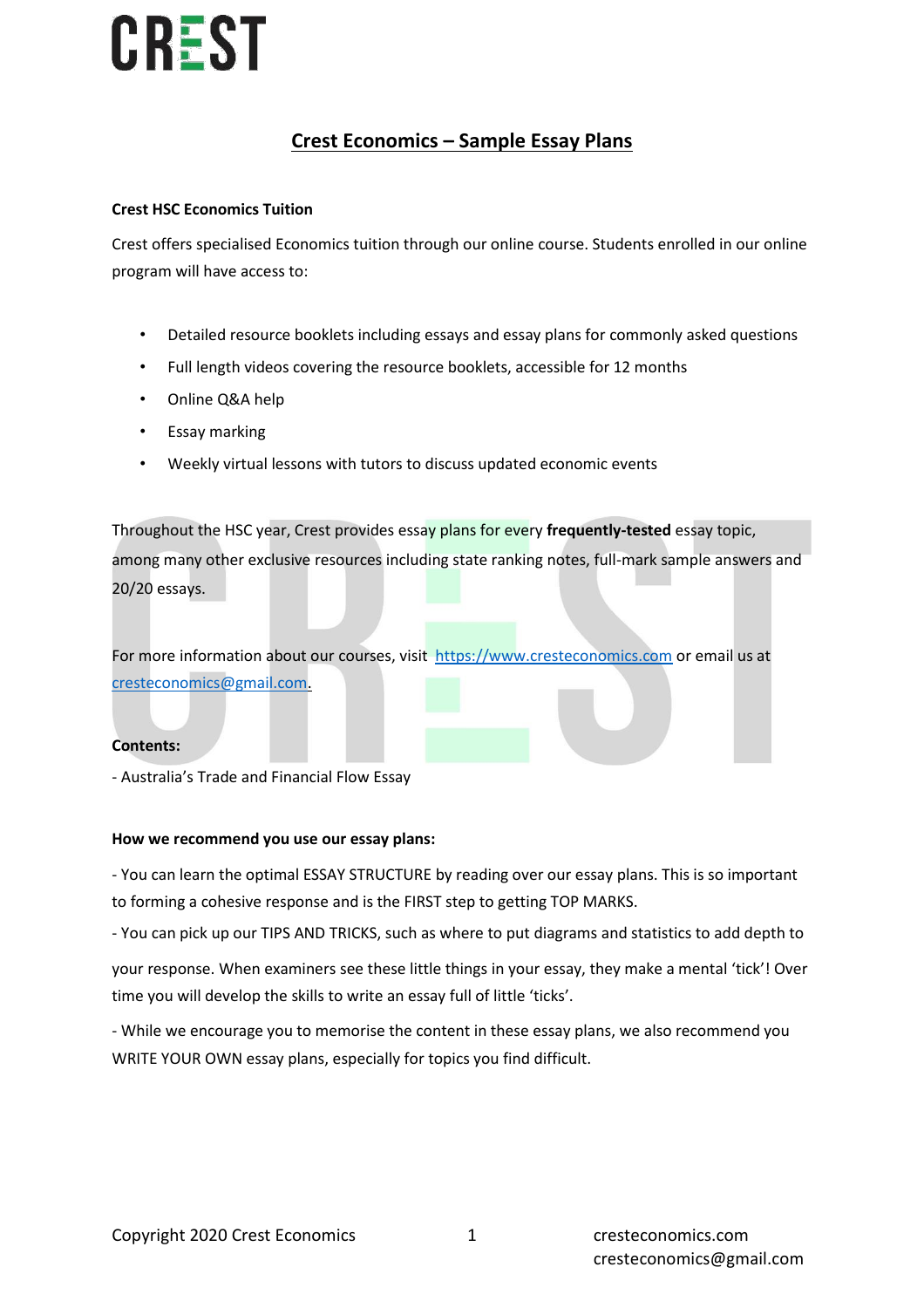### *Q: Analyse the influence of different factors on Australia's trade and financial flows*

As a small open economy, Australia has been heavily reliant on the global economy to support its economic performance. The Australian economy primarily interacts with the rest of the world through dynamic trade and financial flows. Global factors such as the international business cycle, trade tensions, interest rates and exchange rates have influenced trends in Australia's trade and financial flows. In particular, the commodities boom of 2003- 2007 and 2011-2012 led to a significant increase in natural resource exports to the Asia pacific region. The trend has continued to persist in 2019. Currently, 65% of Australia's exports are in the natural resources sector, with 66% of total exports headed to Asian economies. Likewise, Australia's financial flows, in both foreign portfolio investment and foreign direct investment, have been heavily influenced by developments in global capital markets.

In the 1960's, most of Australia's trade took place with Europe and North America, reflecting Australia's colonial ties. The emergence of the EU trading bloc, which imposed protectionist policies on Australian exports, and subsequently Japan's industrialisation in the 1980s led to a pivot in Australia's trade strategy. Due to its rich resource endowments, Australia was well positioned to fulfil Japan's demand for iron ore and coal over this period, providing resources crucial for infrastructure development. Since the 1980's Australia has continued to strengthen its relationship with emerging Asian economies through trade agreements such as the China – Australia FTA and the recently enforced "*Comprehensive and Progressive Trans-pacific Partnership multilateral trade agreement*", which provides Australian exporters access to Japanese, Malaysian and Vietnamese agricultural markets. While Asia today accounts for over 66% of Australia's two-way goods and services trade, it is in fact China that dominates the conversation, making up 30% of Australia's total trade.

As Australia's export markets have shifted, so too have the commodities that are exported. During the 1970's, Australia relied heavily on exporting agricultural products due to its competitive advantage in the industry. During this time over 60% of Australia's exports were in rural commodities, hence the phrase that "Australia rode to prosperity on the sheep's back". Today, over 65% of exports are in the natural resources sector with iron and coal making up a combined 30%. From 2013 to 2019, Australia's structural transition to a service-based economy has seen the rise of exports such as tourism, professional services and education, which together comprise 15% of total exports. On the other hand, the composition of Australia's imports has remained relatively steady, comprising mostly of capital machinery goods and fuel (oil).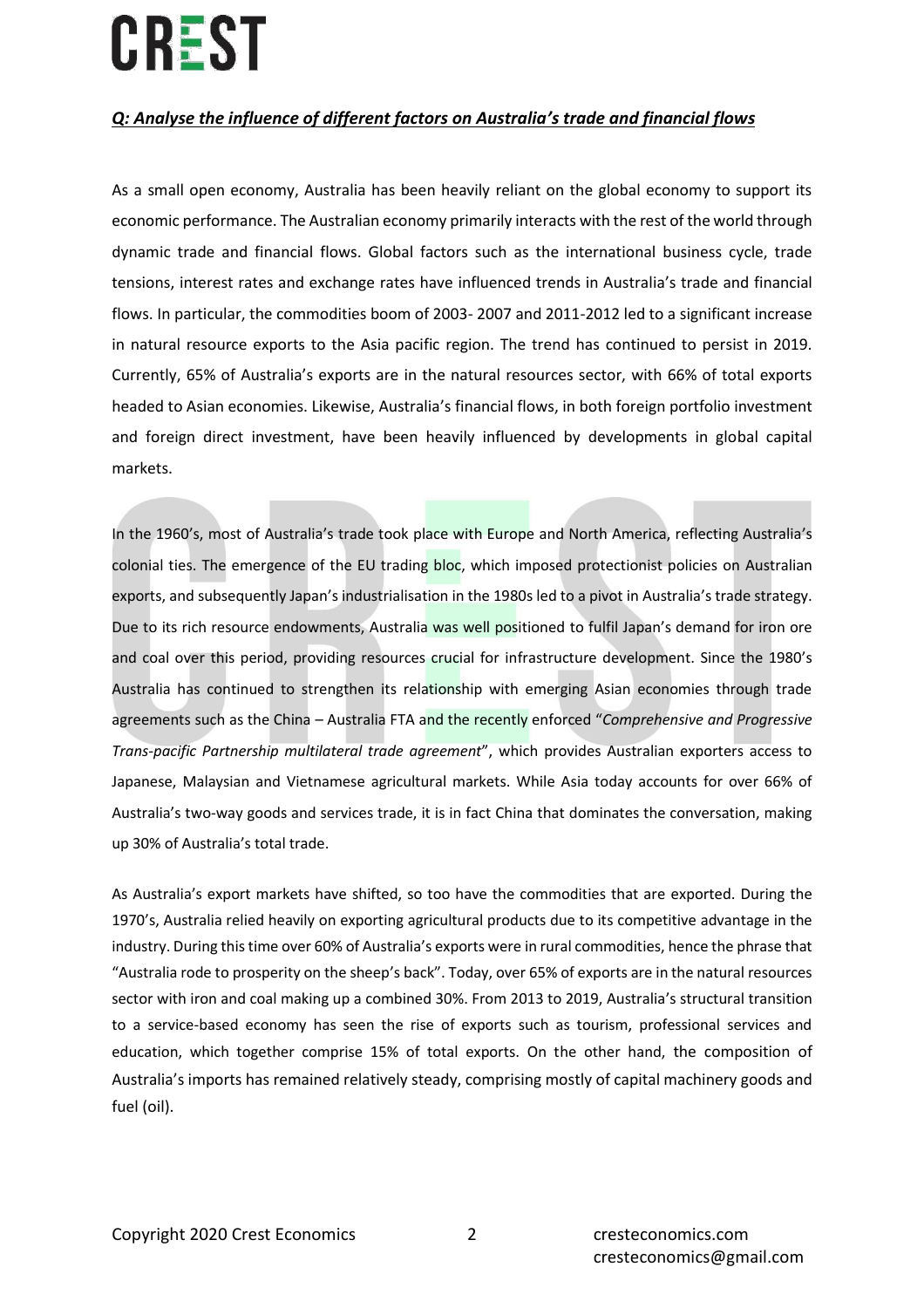The international business cycle has played a significant role in shaping the direction and composition of Australia's trade flows. During the early 2000s, strong economic growth in rapidly industrialising Asian economies including China, Asia and Vietnam led to a high level of demand for natural resources

– noticeably, iron ore and coal which were necessary inputs for steel production and infrastructure development. As demand exceeded supply at the time, commodity prices soared. The price of iron ore rose from \$32/ton in 2003 to \$145/ton by the peak of the commodities boom in 2008. Australia took advantage of rising commodity prices and its natural endowment in minerals by prioritising their export base towards resource commodities.

To take advantage of increased profit opportunities, mining companies such as Rio Tinto and BHP Billiton undertook significant infrastructure investment to expand their productive capacity. To fund their capital expenditure, they relied on a mix of internally generated cash flows and offshore debt (foreign portfolio investment). As these mining companies were 80% foreign owned on average, their reinvestments constituted foreign direct investment inflows. By 2008, foreign debt had grown to 8% of nominal GDP relative to only 3% in 2003.

While the GFC crisis in 2008-09 did not alter Australia's trade flows - due to strong ties with the resilient Chinese economy- the structure of Australia's financial flows was dramatically altered. Driven by the precautionary motive, households increased their savings from a savings ratio of 0% in 2000 to 10% by 2009. The increased national savings and institutional aversion to debt led to a slowdown in the demand for offshore funds. As a result, net foreign debt decreased to less than 1% of nominal GDP by 2019. From 2016 to 2019, APRA introduced new regulatory measures that required financial institutions to strengthen their balance sheets by using more long term debt. This altered Australia's financial flows as preference for short term foreign debt decreased (27% GDP in 2007 to 7% in 2019) and long-term foreign debt increased (30% in 2007 to 55% in 2019).

In 2011 to 2012, China's strong economic growth and continued demand for resource exports prompted a rebound in economic activity. During this period, commodity prices increased to a record high of 155 on the commodity price index. In contrast, the index had peaked at 135 in 2008. With 60% of Australian exports in the natural resources sector, the higher commodity prices meant a greater demand for the \$AUD in the Forex market as foreign firms required AUD to purchase Australian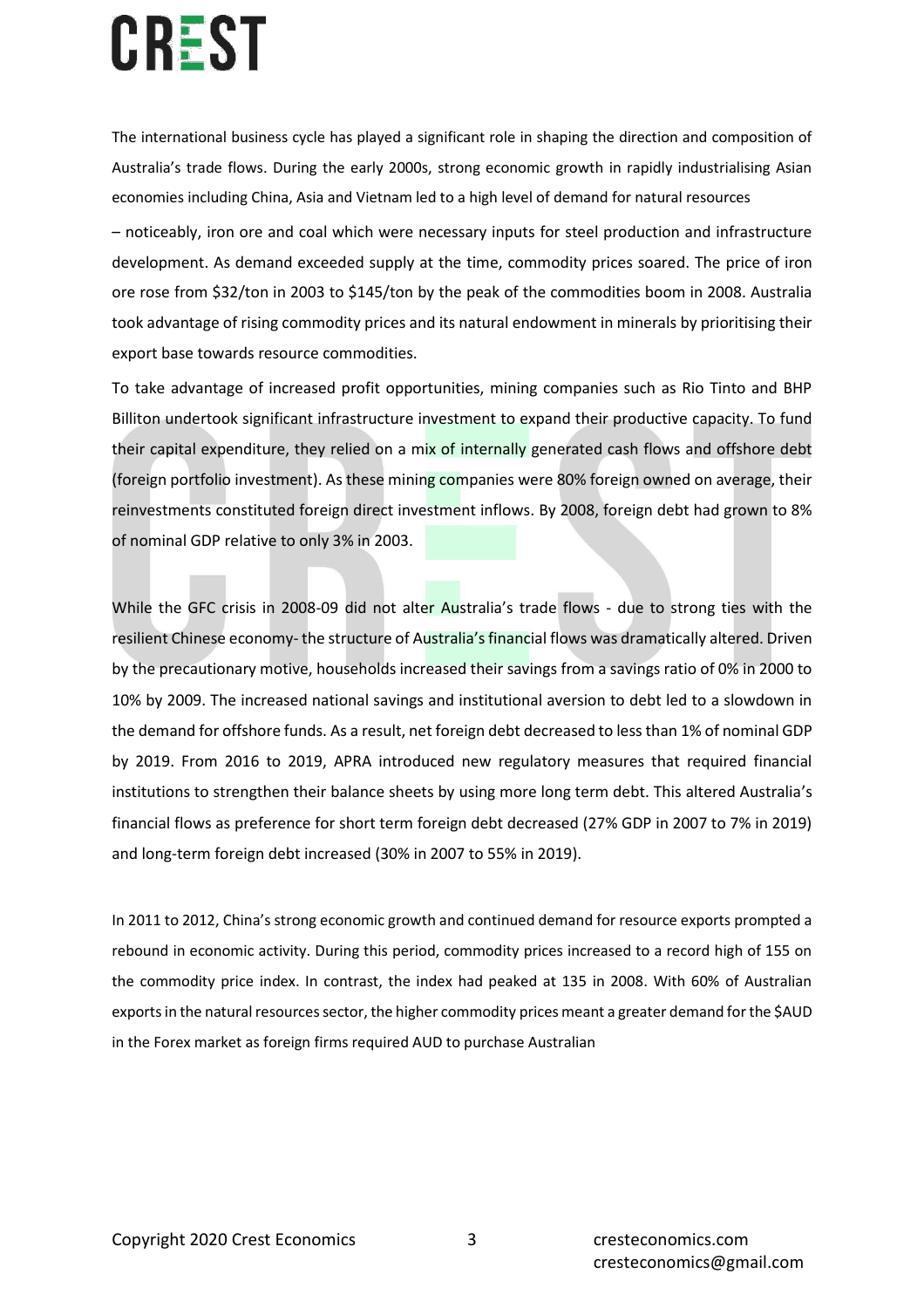exports. This caused an appreciation in the AUD to a record high \$1.1 USD by 2011. However, the strong exchange rate further eroded the international competitiveness of non-resource exports such as manufacturing and agriculture in a phenomenon known as the Dutch disease. Australia's manufacturing industry was already under significant pressure as a result of Australia's increasing minimum wage laws and high labour costs. The Dutch Disease led to a subsequent hollowing out of the manufacturing sector, effectively reducing its share in Australia's export base. For example, Australia no longer produces and exports electrical goods.

From 2013 to 2016, the global economy entered a period of slow economic growth and highly expansionary monetary policy. Growth in China had slowed down, resulting in falling commodity prices and lower demand for Australian exports. As foreign investors no longer saw the need to increase productive capacity in Australia's mining sector, mining investment spend declined from 9.5% of GDP in 2012 to 3.5% of GDP in 2017. However, increasing global demand for fuel drove increases in FDI to Australia's LNG export industry. To stimulate global economic growth, interest rates were reduced to zero in the US and the EU. On the other hand, Australia was able to maintain a relatively high interest rate of 2.5% in 2013, as the economy remained buoyed by its exports to China. The interest rate differential between Australia and the global economy made Australian assets more attractive on a risk adjusted basis. As a result, Australia was able to attract a significant amount of financial inflows over this period.

In more recent times, from 2016 to 2019, the recovery of the international business cycle has again shifted Australia's trade and financial flows. Rising global interest rates, characterised by the Federal Reserve's decision to increase rates from 0.75% in 2016 to 2.5% by 2019, have narrowed Australia's interest rate differentials with other economies. This has prompted investors to withdraw their capital from Australia and invest in economies that can provide higher returns. While China's demand for commodities has recovered slightly, it is the emergence of China's consumerist middle class that has had a greater impact on Australia's exports, particularly in the tourism and education sectors. The middle class is expected to be a \$600 billion market. The combined expectations of improved living standards and a westernisation of Chinese livelihoods has driven demand for Australian and tourism services. China is now the destination for 18% of total Australian service exports, with the figure expected to grow into the future. Australian service exports now account for 15% of all exports.